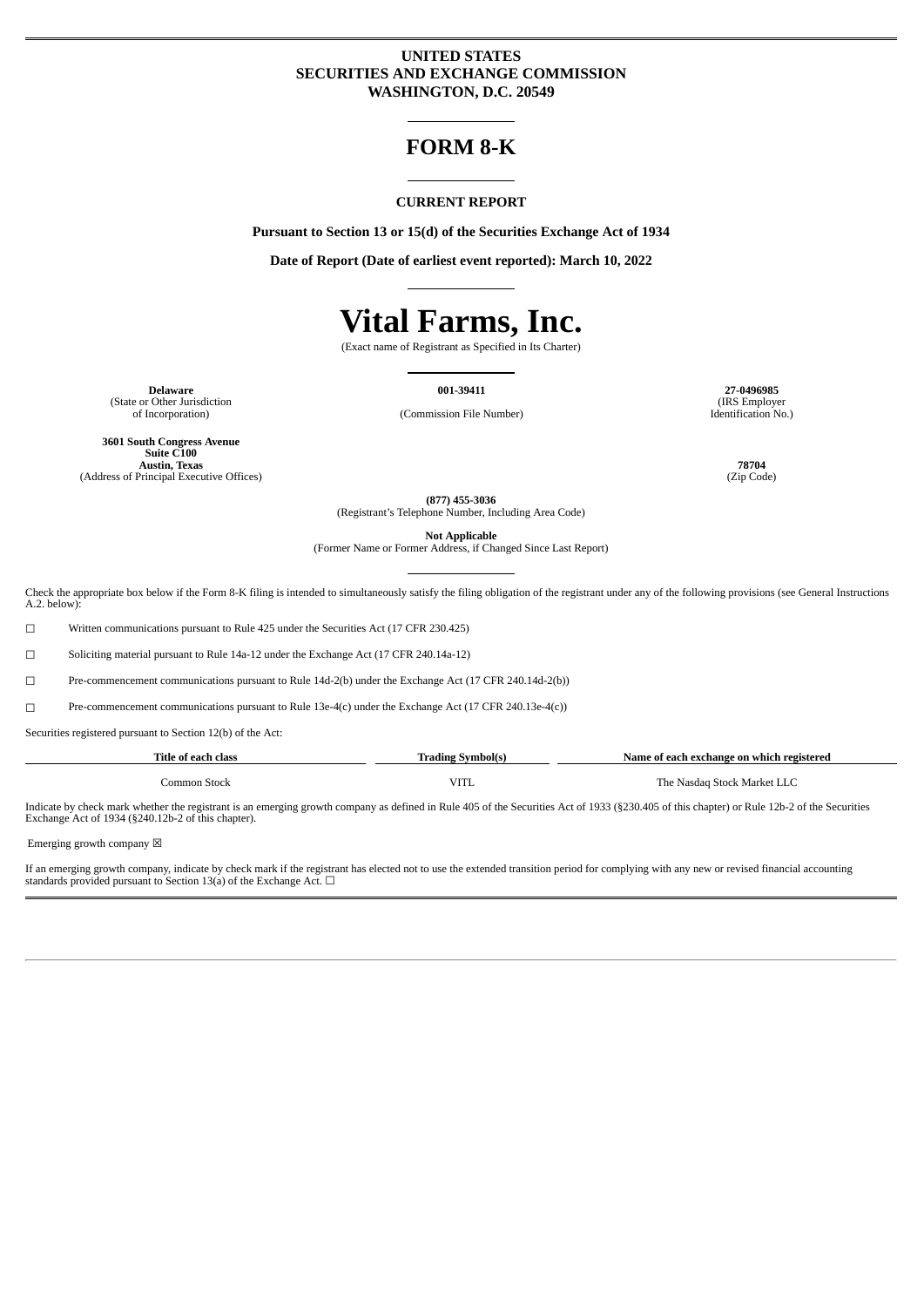#### **Item 2.02 Results of Operations and Financial Condition.**

On March 10, 2022, Vital Farms, Inc. (the "Company") issued a press release announcing its financial results for the fiscal quarter and fiscal year ended December 26, 2021. A copy of the press release is furnished as Exhibit 99.1 to this Current Report on Form 8-K and is incorporated herein by reference.

The information provided in this Form 8-K, including Exhibit 99.1 hereto, shall not be deemed "filed" for purposes of Section 18 of the Securities Exchange Act of 1934, as amended (the "Exchange Act"), or otherwise subject to the liabilities of that section, nor shall it be deemed incorporated by reference into any of the Company's filings under the Securities Act of 1933, as amended, or the Exchange Act, except as expressly set forth by specific reference in such filing.

#### **Item 9.01 Financial Statements and Exhibits.**

*(d) Exhibits*

| Exhibit No. | Description                                                                 |
|-------------|-----------------------------------------------------------------------------|
| 99.1        | Press Release, dated March 10, 2022                                         |
| 104         | Cover Page Interactive Data File (embedded within the Inline XBRL document) |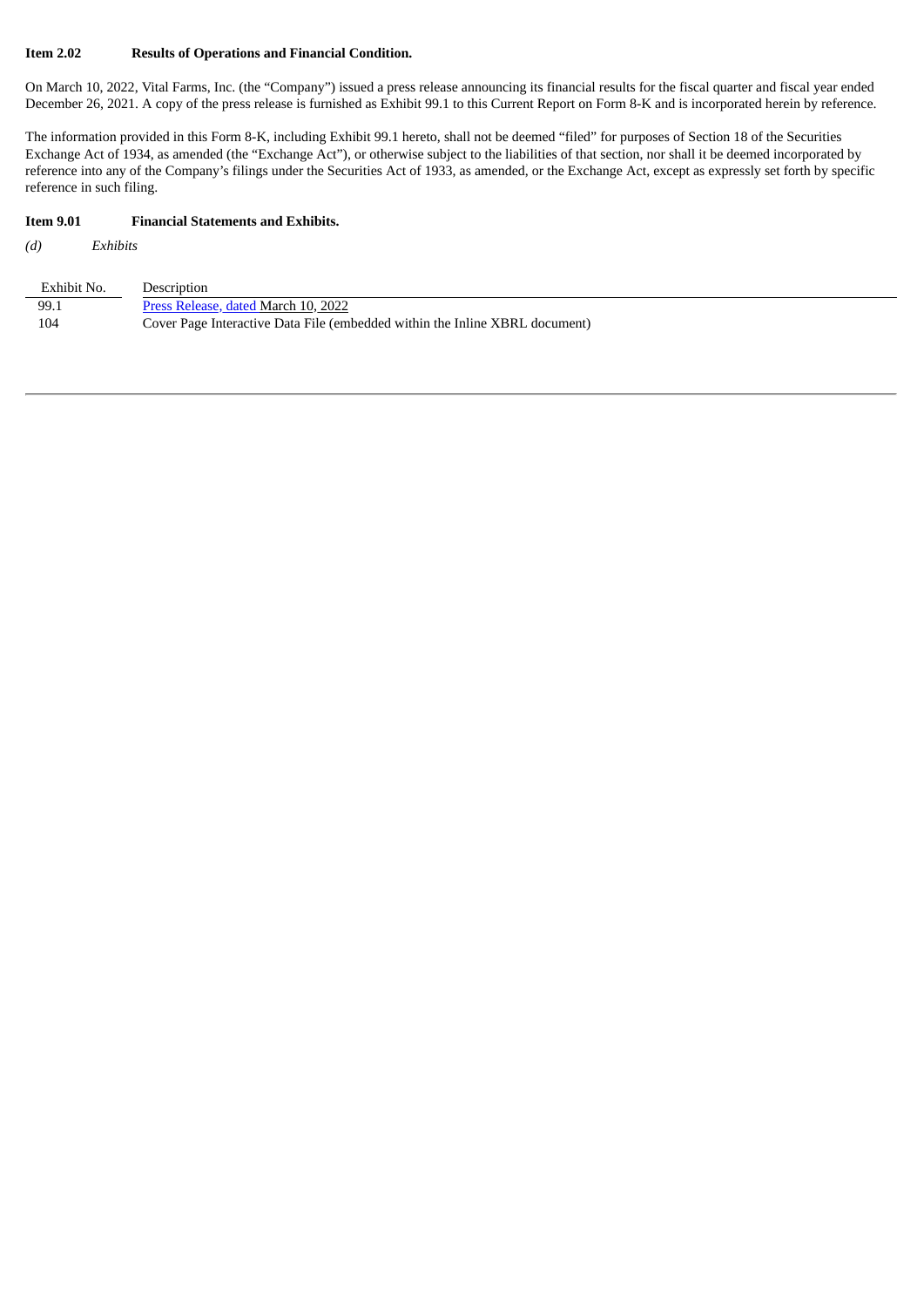### **SIGNATURES**

Pursuant to the requirements of the Securities Exchange Act of 1934, the Registrant has duly caused this report to be signed on its behalf by the undersigned hereunto duly authorized.

# **Vital Farms, Inc.**

Dated: March 10, 2022 By: /s/ Bo Meissner

Bo Meissner *Chief Financial Officer*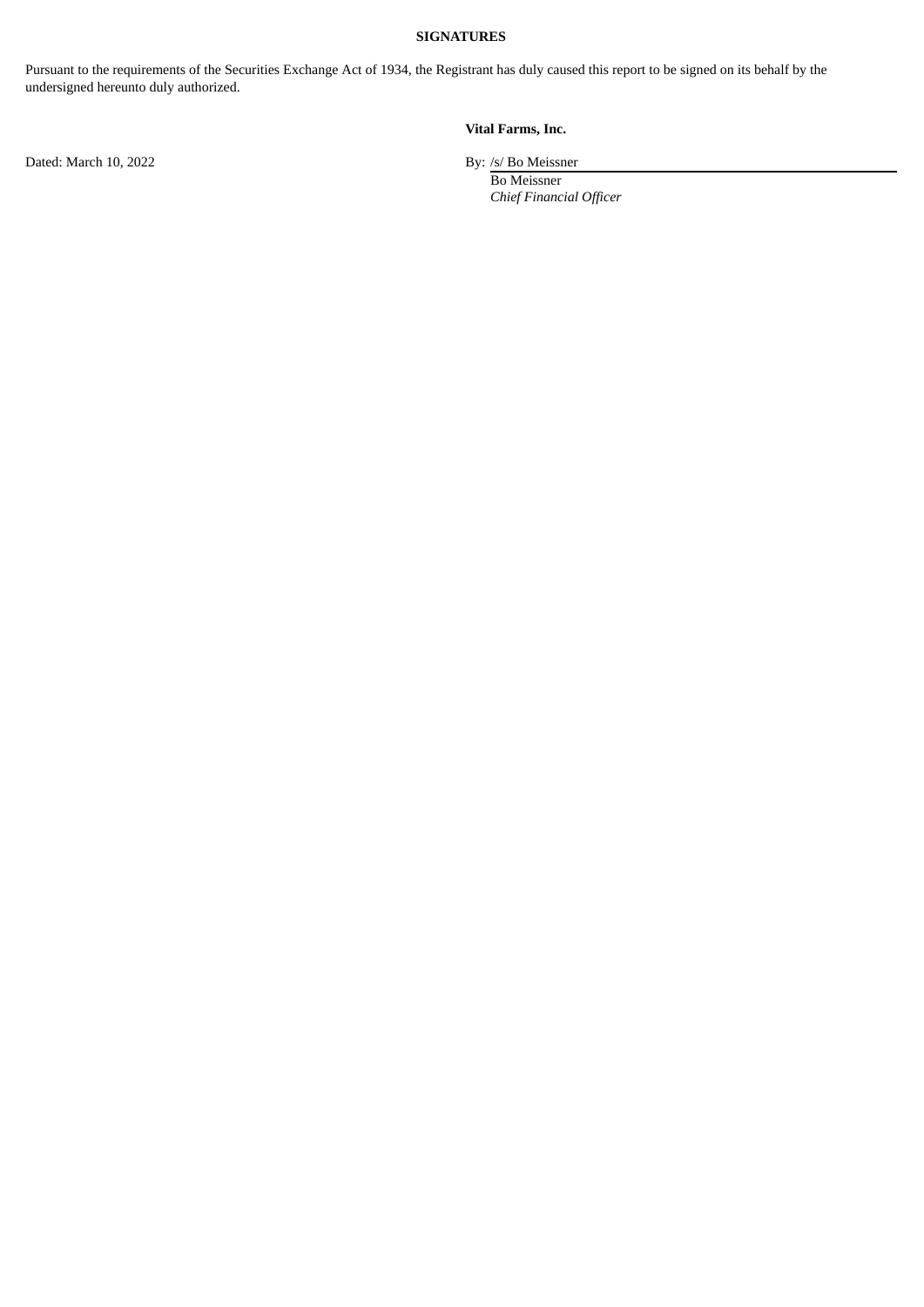# **Vital Farms Reports Fourth Quarter and Fiscal Year 2021 Financial Results**

*Record Fourth Quarter Net Revenue of \$77.4 million, up 43.4% versus Prior Year Fiscal Year 2022 Outlook includes 30% Net Revenue Growth*

<span id="page-3-0"></span>**AUSTIN, TX – March 10, 2022 –** Vital Farms (Nasdaq: VITL), a Certified B Corporation that offers a range of ethically produced foods nationwide, today reported financial results for its fourth quarter and fiscal year ended December 26, 2021.

Financial highlights for the fourth quarter and fiscal year 2021 include:

- Fourth Quarter 2021 Net Revenue increase of 43.4% to a record \$77.4 million
- Fiscal Year 2021 Net Revenue increase of 21.8% to \$260.9 million
- Fiscal Year 2021 Net Income of \$2.4 million
- Fiscal Year 2021 Adjusted EBITDA of \$8.0 million1

"2021 was a great year for Vital Farms' top-line growth, and I want to thank our stakeholders, including our crew members, farmers, suppliers, customers, and consumers, for their role in enabling us to deliver strong performance in Q4, achieving our highest net revenue in a single quarter behind continued robust demand for our products. We made significant gains in retail distribution and increased Vital Farms' household penetration 15% sequentially to over 6.4 million households. Additionally, our 12-count pasture raised eggs were the number one selling branded egg item in the U.S.2 during the fourth quarter," said Russell Diez-Canseco, Vital Farms' President and CEO.

Diez-Canseco continued: "Underpinning much of this growth were thoughtful and disciplined marketing investments across every step of the consumer journey and our resilient supply chain, which now includes over 275 family farms, passionate and engaged crew members, and an expanded egg washing and packing facility that will be operational in a few months. We are especially pleased to see this growth while we were working against the backdrop of historic inflation and supply chain complexities that are affecting multiple sectors of the economy."

#### **For the 13 Weeks Ended December 26, 2021**

**Net revenue** increased 43.4% to \$77.4 million in the fourth quarter of 2021, compared to \$54.0 million in the fourth quarter of 2020. Growth in net revenue in the fourth quarter of 2021 was primarily due to continued growth in egg-related sales, driven by volume increases at our customers, as well as distribution gains at both new and existing retail partners and an increase in butter-related sales.

**Gross profit** was \$19.8 million, or 25.6% of net revenue, in the fourth quarter of 2021, compared to \$17.6 million in the prior year quarter. The change in gross profit was driven by higher sales. The change in gross margin was mainly attributable to an increase in input costs across both eggs and butter and continued higher inbound freight inflation.

**Loss from operations** in the fourth quarter of 2021 was \$4.2 million, compared to a loss from operations of \$2.2 million in the fourth quarter of the prior year. The change in income from operations was primarily attributable to higher shipping and distribution expenses.

**Net loss** was \$3.6 million in the fourth quarter of 2021, compared to net loss of \$0.8 million in the prior year quarter.

1 Adjusted EBITDA is a non-GAAP financial measure defined in the section titled "Non-GAAP Financial Measures" below and is reconciled to net income, its closest comparable GAAP measure, at the end of this release.

2 Based on SPINS / Nielsen dollar sales data through the last 13-weeks ended 12/26/2021. U.S. includes MULO, Natural Channel and Whole Foods.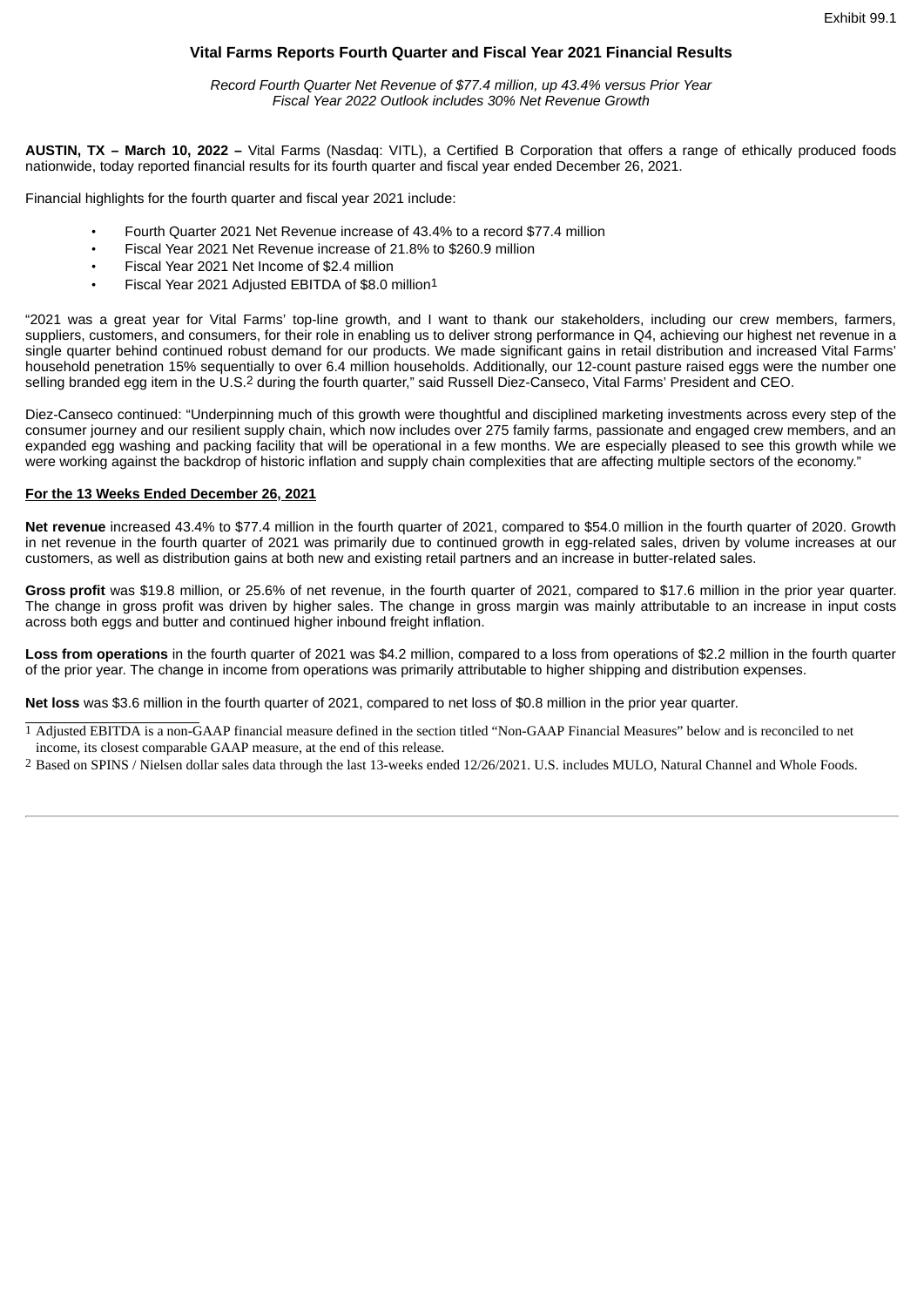**Net loss per diluted share** was \$0.09, compared to net loss per diluted share of \$0.02 in the prior year quarter.

**Adjusted EBITDA loss** was \$2.0 million in the fourth quarter of 2021, compared to Adjusted EBITDA loss of \$0.1 million in the fourth quarter of 2020. The change in Adjusted EBITDA was primarily due to gross margin pressure and higher shipping and distribution expenses. Adjusted EBITDA is a non-GAAP financial measure defined in the section titled "Non-GAAP Financial Measures" below and is reconciled to net income, its closest comparable GAAP measure, at the end of this release.

#### **For the Fiscal Year Ended December 26, 2021**

**Net revenue** increased 21.8% to \$260.9 million in fiscal year 2021, compared to \$214.3 million in fiscal year 2020. Growth in net revenue in fiscal year 2021 was due to continued growth in egg-related sales, driven by volume increases at our customers as well as distribution gains at both new and existing retail partners, as well as an increase in butter-related sales.

**Gross profit** was \$82.9 million, or 31.8% of net revenue, in fiscal year 2021, compared to \$74.5 million in the prior year period. The change in gross profit was driven by higher sales. The change in gross margin was primarily attributable to an increase in input costs.

**Income from operations** in fiscal year 2021 was \$52 thousand, compared to income from operations of \$12.2 million in fiscal year 2020. The change in income from operations was attributable to higher shipping and distribution expenses, as well as costs associated with additional head count to support growth across the business.

**Net income** was \$2.4 million in fiscal year 2021, compared to net income of \$8.8 million in the prior year period.

**Net income per diluted share** was \$0.06 in fiscal year 2021, compared to net income per diluted share of \$0.27 in the prior year period.

**Adjusted EBITDA** was \$8.0 million in fiscal year 2021, compared to Adjusted EBITDA of \$16.8 million in fiscal year 2020. The change in Adjusted EBITDA was primarily due to increases in input costs, higher shipping and distribution expenses, and costs due to additional hiring to support growth across the business. Adjusted EBITDA is a non-GAAP financial measure defined in the section titled "Non-GAAP Financial Measures" below and is reconciled to net income, its closest comparable GAAP measure, at the end of this release.

#### **Balance Sheet and Cash Flow Highlights**

**Cash and cash equivalents and investment securities** were \$99.6 million as of December 26, 2021, and we had no outstanding debt. Net cash provided by operating activities was \$16.3 million for the 52 weeks ended December 26, 2021, compared to \$11.7 million for the 52 weeks ended December 27, 2020.

**Capital expenditures** totaled \$16.7 million for the 52 weeks ended December 26, 2021, compared to \$10.3 million in the prior year period. The increase in capital expenditures is related primarily to the expansion of our Egg Central Station facility which will allow us to double capacity once it comes online in 2022, including making technology investments to increase robotic automation capabilities across the facility, eliminating some physically intensive roles to better the lives of our crew members and improve production efficiency.

Bo Meissner, Chief Financial Officer, commented: "We are pleased with our record fourth quarter revenue and strong level of consumer demand. We expect to continue our outsized level of top-line momentum in 2022, while navigating an ever-changing operating environment, which are reflected in our initial guidance for net revenue and Adjusted EBITDA."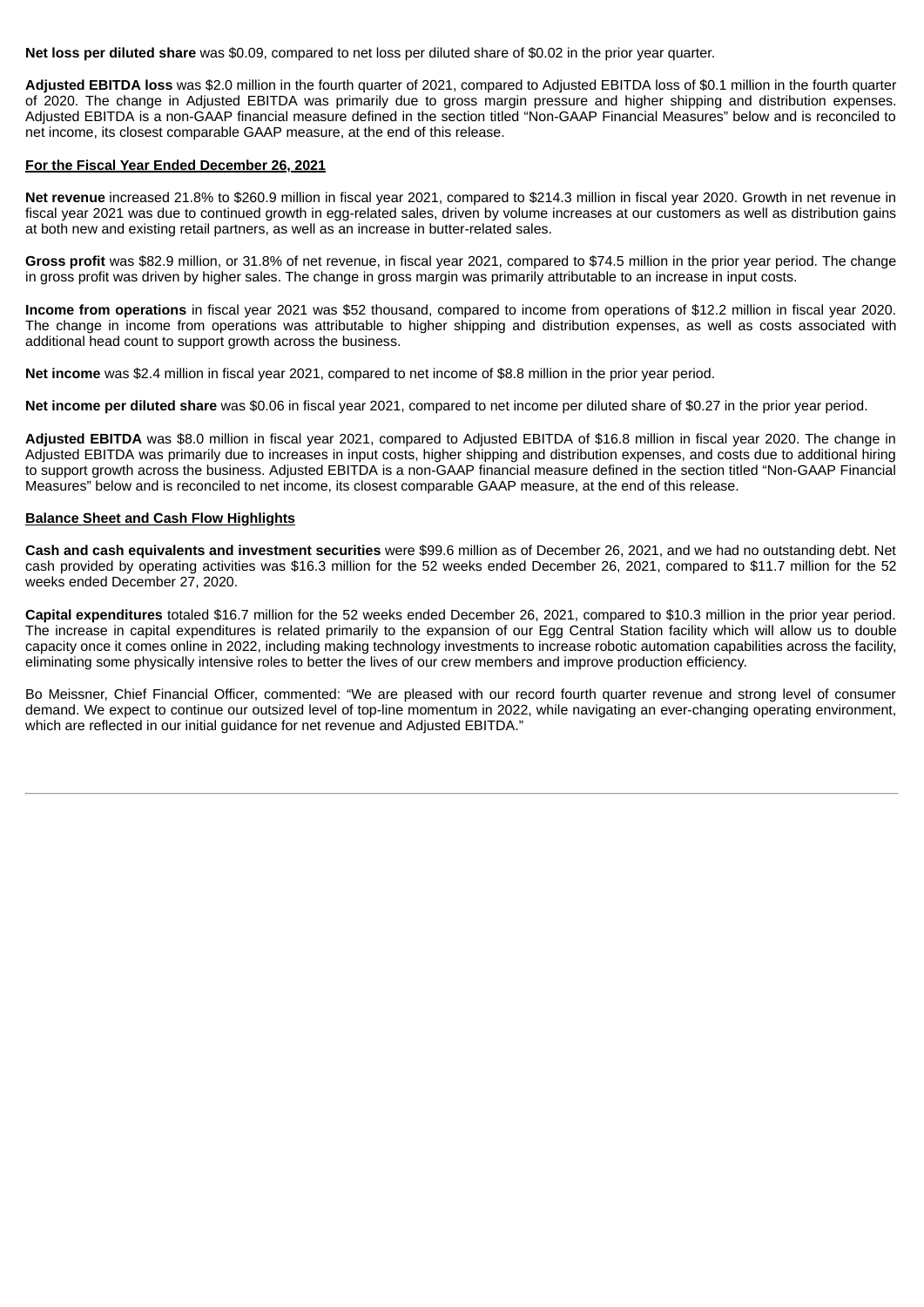#### **Initial Fiscal 2022 Outlook**

- For the full fiscal year 2022, management is providing guidance for net revenue of more than \$340 million, an increase of 30% compared to fiscal year 2021.
- Management is also providing guidance for Adjusted EBITDA of more than \$13 million for the full fiscal year 2022, excluding costs related to our exit of the convenient breakfast product line, an increase of 62% compared to fiscal year 2021.

Vital Farms' guidance continues to assume that there are no additional significant disruptions to the supply chain or its customers or consumers, including any issues from adverse macroeconomic factors. Vital Farms cannot provide a reconciliation between its forecasted Adjusted EBITDA and net revenue metrics without unreasonable effort due to the unavailability of reliable estimates for certain items. These items are not within our control and may vary greatly between periods and could significantly impact future financial results.

#### **Conference Call and Webcast Details**

Vital Farms will host a conference call and webcast at 8:30 a.m. ET today to discuss the results. The live conference call can be accessed by dialing (833) 519-1345 from the U.S. or (914) 800-3907 internationally and using access code 7589241. Alternatively, participants may access the live webcast on the Vital Farms Investor Relations website at https://investors.vitalfarms.com under "Events." The webcast will be archived in 30 days.

#### **About Vital Farms**

Vital Farms is a Certified B Corporation that offers a range of ethically produced foods nationwide. Started on a single farm in Austin, Texas in 2007, Vital Farms is now a national consumer brand that works with over 275 family farms and is the leading U.S. brand of pasture-raised eggs by retail dollar sales. Vital Farms' ethics are exemplified by its focus on the humane treatment of farm animals and sustainable farming practices. In addition, as a Delaware Public Benefit Corporation, Vital Farms prioritizes the long-term benefits of each of its stakeholders, including farmers and suppliers, customers and consumers, communities and the environment, crew members, and stockholders. Vital Farms' products, including shell eggs, butter, hard-boiled eggs, ghee, and liquid whole eggs, are sold in over 20,900 stores nationwide. For more information, visit www.vitalfarms.com.

#### **Forward-Looking Statements**

This press release and the earnings call referencing this press release contain "forward-looking" statements, as that term is defined under the federal securities laws, including but not limited to statements regarding Vital Farms' market opportunity, anticipated growth, and future financial performance, including management's outlook for fiscal year 2022. These forward-looking statements are based on Vital Farms' current assumptions, expectations, and beliefs and are subject to substantial risks, uncertainties, assumptions, and changes in circumstances that may cause Vital Farms' actual results, performance, or achievements to differ materially from those expressed or implied in any forward-looking statement.

The risks and uncertainties referred to above include, but are not limited to: the effects of the ongoing COVID-19 pandemic on Vital Farms' supply chain, the demand for its products, and on overall economic conditions and consumer confidence and spending levels; Vital Farms' expectations regarding its revenue, expenses and other operating results; Vital Farms' ability to acquire new customers, to successfully retain existing customers and to attract and retain its suppliers, distributors, and co-manufacturers; Vital Farms' ability to sustain or increase its profitability; Vital Farms' ability to procure sufficient high-quality eggs, cream and other raw materials; real or perceived quality with Vital Farms' products or other issues that adversely affect Vital Farms' brand and reputation; changes in the tastes and preferences of consumers; the financial condition of, and Vital Farms' relationships with, its suppliers, co-manufacturers, distributors, retailers, and foodservice customers, as well as the health of the foodservice industry generally; the ability of Vital Farms, its suppliers, and its co-manufacturers to comply with food safety, environmental or other laws or regulations; future investments in its business, anticipated capital expenditures and estimates regarding capital requirements; the costs and success of marketing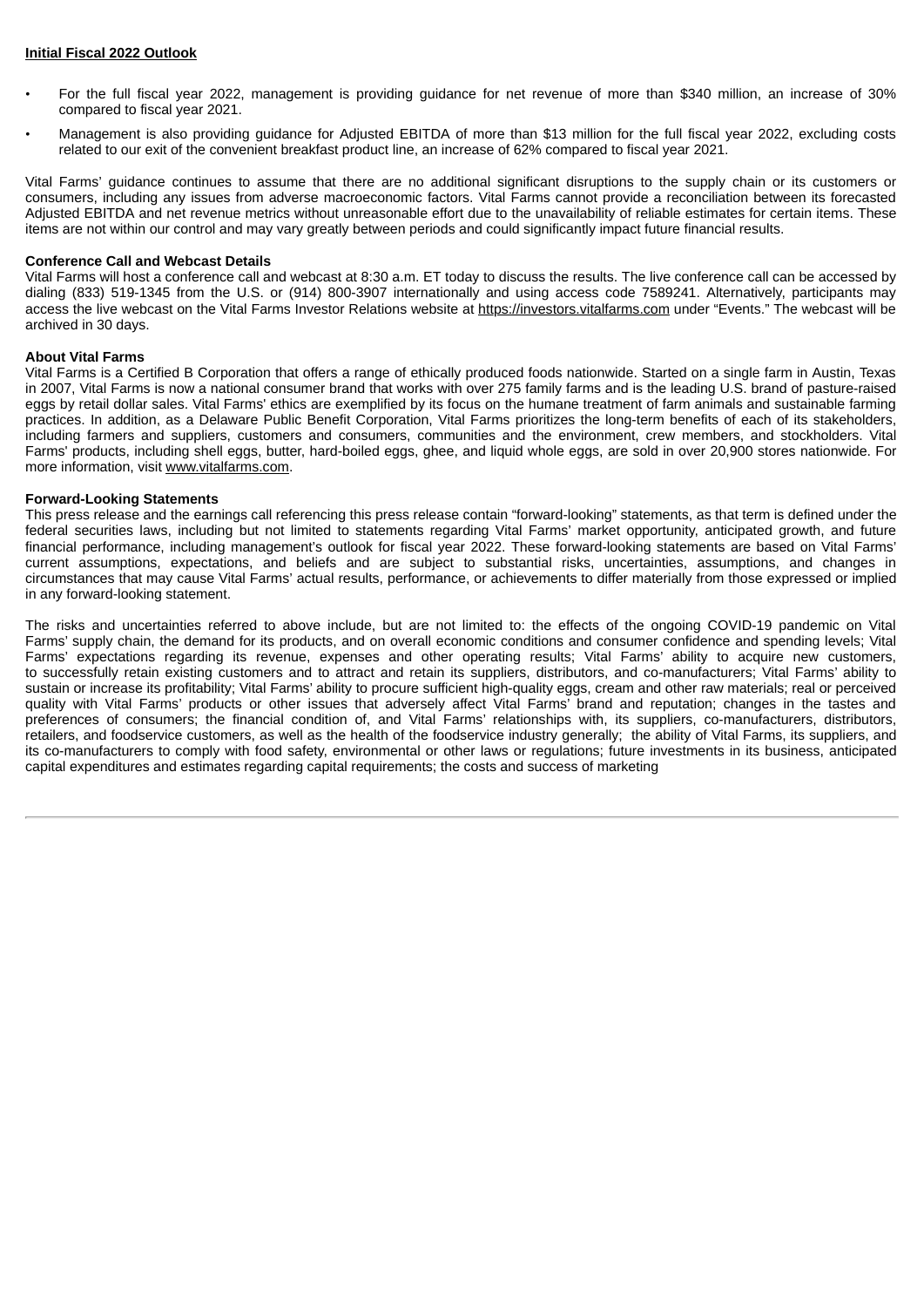efforts; Vital Farms' ability to effectively manage its growth and to compete effectively with existing competitors and new market entrants; the potential negative impact of Vital Farms' focus on a specific public benefit purpose and producing a positive effect for society on its financial performance; seasonality; and the growth rates of the markets in which Vital Farms competes.

These risks and uncertainties are more fully described in Vital Farms' filings with the Securities and Exchange Commission (SEC), including in the section entitled "Risk Factors" in its Quarterly Report on Form 10-Q for the fiscal quarter ended September 26, 2021, and other filings and reports that Vital Farms may file from time to time with the SEC. Moreover, Vital Farms operates in a very competitive and rapidly changing environment. New risks emerge from time to time. It is not possible for management to predict all risks, nor can Vital Farms assess the impact of all factors on its business or the extent to which any factor, or combination of factors, may cause actual results to differ materially from those contained in any forward-looking statements Vital Farms may make. In light of these risks, uncertainties and assumptions, Vital Farms cannot guarantee future results, levels of activity, performance, achievements, or events and circumstances reflected in the forward-looking statements will occur. Forward-looking statements represent management's beliefs and assumptions only as of the date of this press release. Vital Farms disclaims any obligation to update forward-looking statements except as required by law.

#### **Contacts:**

Media: Nisha Devarajan Nisha.Devarajan@vitalfarms.com

Investors: Matt Siler Matt.Siler@vitalfarms.com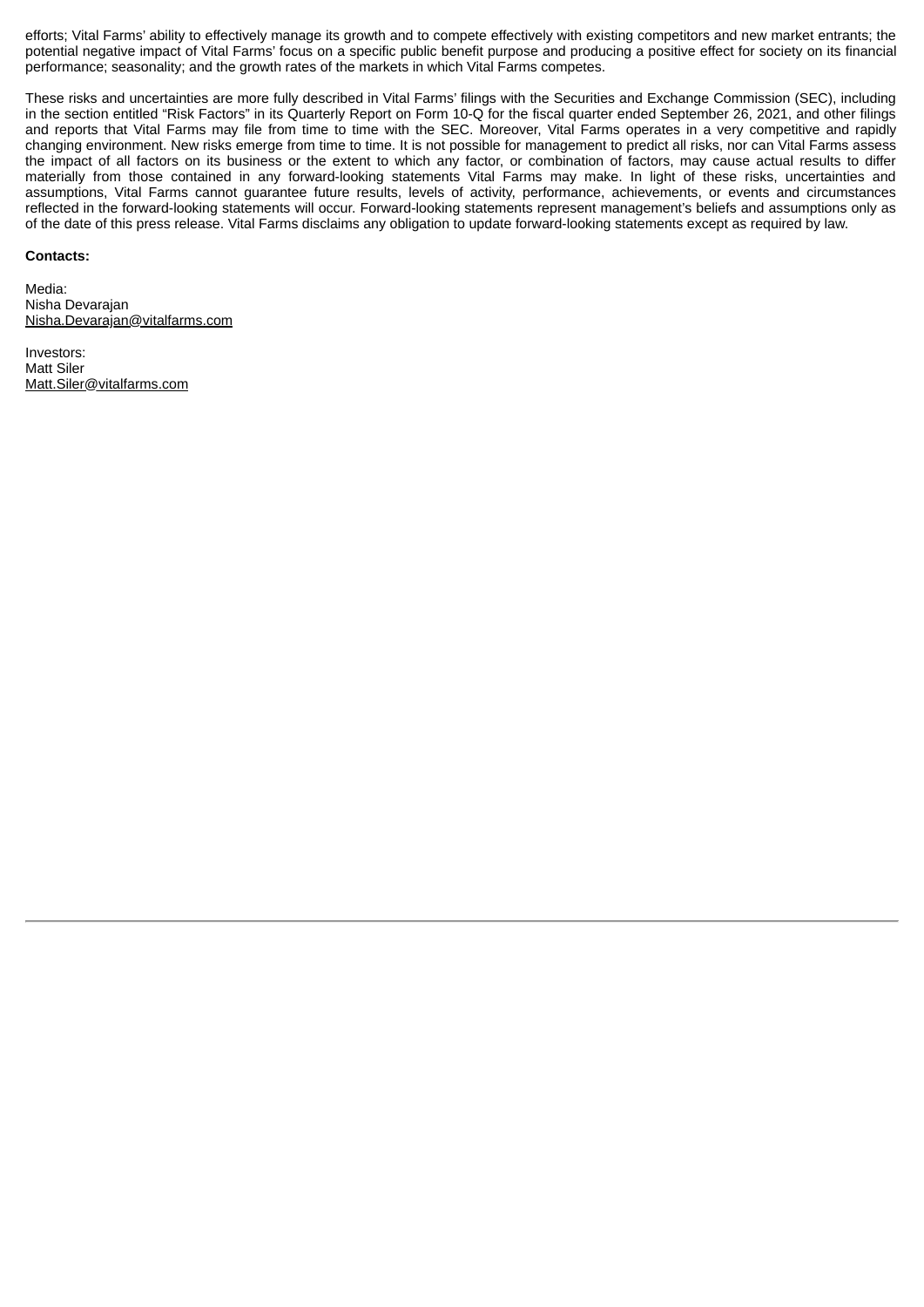#### **VITAL FARMS, INC. CONDENSED CONSOLIDATED STATEMENTS OF OPERATIONS (Amounts in thousands, except share amounts)**

|                                                                                | 13-Weeks Ended       |              |                      | <b>Fiscal Year Ended</b> |                      |                |                      |  |  |
|--------------------------------------------------------------------------------|----------------------|--------------|----------------------|--------------------------|----------------------|----------------|----------------------|--|--|
|                                                                                | December 26,<br>2021 |              | December 27,<br>2020 |                          | December 26,<br>2021 |                | December 27,<br>2020 |  |  |
| Net revenue                                                                    | \$<br>77,405         | $\mathbb{S}$ | 53,993               | \$                       | 260,901              | $\mathfrak{S}$ | 214,280              |  |  |
| Cost of goods sold                                                             | 57,608               |              | 36,368               |                          | 178,002              |                | 139,752              |  |  |
| Gross profit                                                                   | 19,797               |              | 17,625               |                          | 82,899               |                | 74,528               |  |  |
| Operating expenses:                                                            |                      |              |                      |                          |                      |                |                      |  |  |
| Selling, general and administrative                                            | 15,815               |              | 15,563               |                          | 57,868               |                | 47,396               |  |  |
| Shipping and distribution                                                      | 8,224                |              | 4,212                |                          | 24,979               |                | 14,904               |  |  |
| Total operating expenses                                                       | 24,039               |              | 19,775               |                          | 82,847               |                | 62,300               |  |  |
| (Loss) income from operations                                                  | (4,242)              |              | (2, 150)             |                          | 52                   |                | 12,228               |  |  |
| Other income (expense), net:                                                   |                      |              |                      |                          |                      |                |                      |  |  |
| Interest expense                                                               | (10)                 |              | (123)                |                          | (52)                 |                | (488)                |  |  |
| Other income (expense), net                                                    | 55                   |              | 96                   |                          | 354                  |                | (86)                 |  |  |
| Total other income (expense), net                                              | 45                   |              | (27)                 |                          | 302                  |                | (574)                |  |  |
| Net (loss) income before income taxes                                          | (4, 197)             |              | (2,177)              |                          | 354                  |                | 11,654               |  |  |
| (Benefit) provision for income taxes                                           | (543)                |              | (1,529)              |                          | (2,028)              |                | 2,770                |  |  |
| Net (loss) income                                                              | (3,654)              |              | (648)                |                          | 2,382                |                | 8,884                |  |  |
| Less: Net (loss) income attributable to<br>noncontrolling interests            | (6)                  |              | 138                  |                          | (47)                 |                | 84                   |  |  |
| Net (loss) income attributable to Vital Farms, Inc.<br>common stockholders     | \$<br>(3,648)        | -\$          | (786)                | -\$                      | 2,429                | \$             | 8,800                |  |  |
| Net (loss) income per share attributable to Vital Farms,<br>Inc. stockholders: |                      |              |                      |                          |                      |                |                      |  |  |
| Basic:                                                                         | \$<br>(0.09)         | \$           | (0.02)               | \$                       | 0.06                 | \$             | 0.31                 |  |  |
| Diluted:                                                                       | (0.09)               | \$           | (0.02)               | \$                       | 0.06                 | \$             | 0.27                 |  |  |
| Weighted average common shares outstanding:                                    |                      |              |                      |                          |                      |                |                      |  |  |
| Basic:                                                                         | 40,027,278           |              | 39,441,561           |                          | 40,027,278           |                | 28,667,264           |  |  |
| Diluted:                                                                       | 40,027,278           |              | 39,441,561           |                          | 43,321,733           |                | 32,914,653           |  |  |
|                                                                                |                      |              |                      |                          |                      |                |                      |  |  |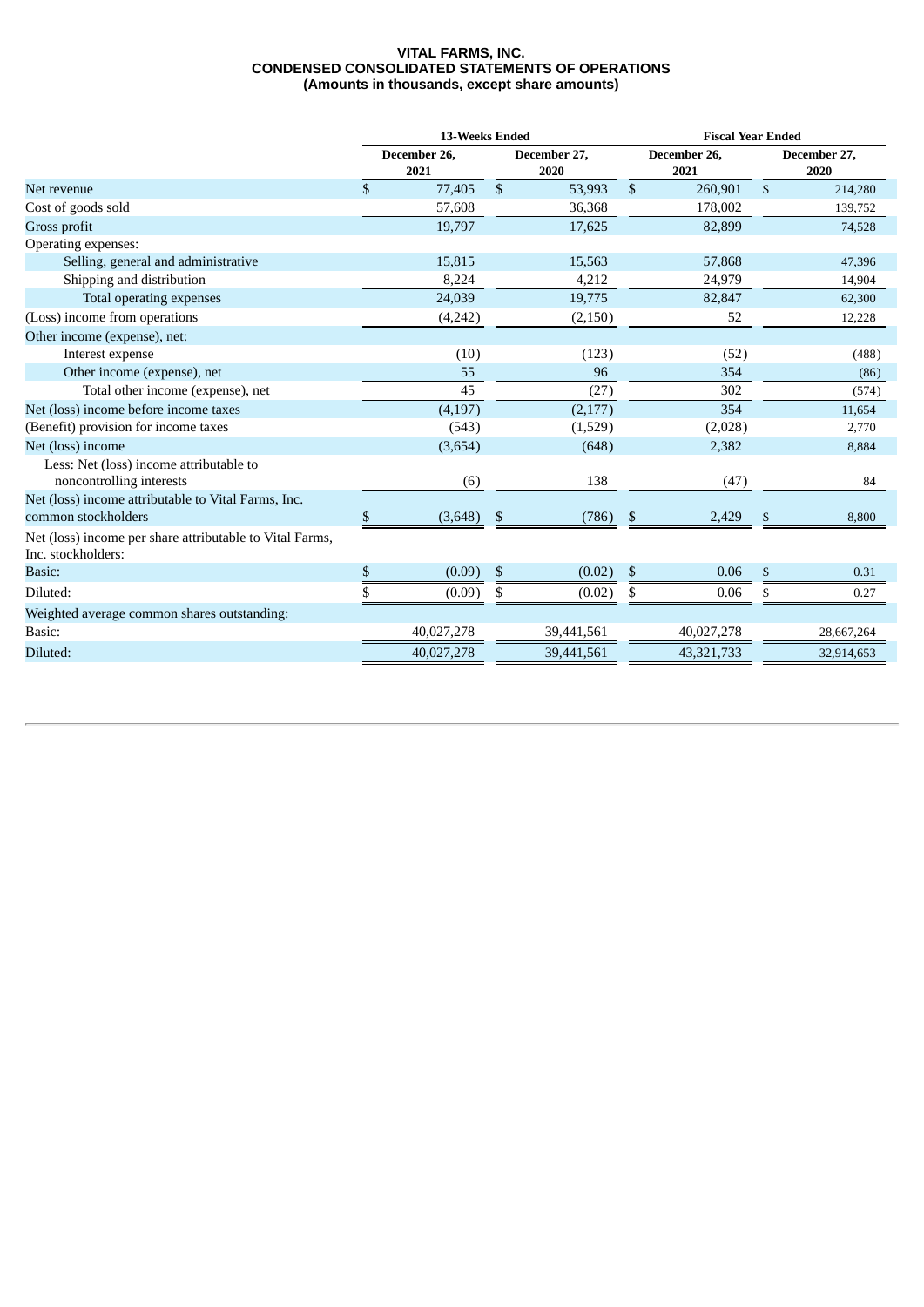#### **VITAL FARMS, INC. CONDENSED CONSOLIDATED BALANCE SHEETS (Amounts in thousands, except share amounts)**

|                                                                                                                                                                                                                                                    |    | December 26,<br>2021 | December 27,<br>2020 |           |  |
|----------------------------------------------------------------------------------------------------------------------------------------------------------------------------------------------------------------------------------------------------|----|----------------------|----------------------|-----------|--|
| Assets                                                                                                                                                                                                                                             |    |                      |                      |           |  |
| Current assets:                                                                                                                                                                                                                                    |    |                      |                      |           |  |
| Cash and cash equivalents                                                                                                                                                                                                                          | \$ | 30,966               | $\mathbb{S}$         | 29,544    |  |
| Investment securities                                                                                                                                                                                                                              |    | 68.621               |                      | 68,357    |  |
| Accounts receivable, net                                                                                                                                                                                                                           |    | 26,938               |                      | 20,934    |  |
| Inventories                                                                                                                                                                                                                                        |    | 10,945               |                      | 12,902    |  |
| Income taxes receivable                                                                                                                                                                                                                            |    | 199                  |                      | 1,554     |  |
| Prepaid expenses and other current assets                                                                                                                                                                                                          |    | 3,539                |                      | 3,965     |  |
| Total current assets                                                                                                                                                                                                                               |    | 141,208              |                      | 137,256   |  |
| Property, plant and equipment, net                                                                                                                                                                                                                 |    | 44,608               |                      | 30,118    |  |
| Goodwill                                                                                                                                                                                                                                           |    | 3,858                |                      | 3,858     |  |
| Deferred tax asset, net                                                                                                                                                                                                                            |    | 79                   |                      |           |  |
| <b>Deposits</b>                                                                                                                                                                                                                                    |    | 189                  |                      | 142       |  |
| <b>Total assets</b>                                                                                                                                                                                                                                | \$ | 189,942              | \$                   | 171,374   |  |
| Liabilities, Redeemable Noncontrolling Interest and Stockholders' Equity                                                                                                                                                                           |    |                      |                      |           |  |
| Current liabilities:                                                                                                                                                                                                                               |    |                      |                      |           |  |
| Accounts payable                                                                                                                                                                                                                                   | \$ | 22,520               | $\mathbb{S}$         | 15,489    |  |
| <b>Accrued liabilities</b>                                                                                                                                                                                                                         |    | 15,124               |                      | 9,845     |  |
| Lease obligation, current                                                                                                                                                                                                                          |    | 327                  |                      | 471       |  |
| Contingent consideration, current                                                                                                                                                                                                                  |    | 19                   |                      | 109       |  |
| Total current liabilities                                                                                                                                                                                                                          |    | 37,990               |                      | 25,914    |  |
| Lease obligation, net of current portion                                                                                                                                                                                                           |    |                      |                      | 327       |  |
| Contingent consideration, non-current                                                                                                                                                                                                              |    |                      |                      | 18        |  |
| Deferred tax liabilities, net                                                                                                                                                                                                                      |    | ÷,                   |                      | 2,537     |  |
| Other liability, non-current                                                                                                                                                                                                                       |    | 192                  |                      | 192       |  |
| <b>Total liabilities</b>                                                                                                                                                                                                                           |    | 38,182               |                      | 28.988    |  |
| Commitments and contingencies (Note 16)                                                                                                                                                                                                            |    |                      |                      |           |  |
| Redeemable noncontrolling interest                                                                                                                                                                                                                 |    | 175                  |                      | 175       |  |
| Stockholders' equity:                                                                                                                                                                                                                              |    |                      |                      |           |  |
| Common stock, \$0.0001 par value per share, 310,000,000 shares authorized as of December 26, 2021 and<br>December 27, 2020; 40,493,969 and 39,444,040 shares issued and outstanding as of December 26, 2021 and<br>December 27, 2020, respectively |    | 5                    |                      | 5         |  |
| Treasury stock, at cost, zero and 5,494,918 common shares as of December 26, 2021 and December 27, 2020,<br>respectively                                                                                                                           |    |                      |                      | (16, 276) |  |
| Additional paid-in capital                                                                                                                                                                                                                         |    | 149,000              |                      | 144,311   |  |
| Retained earnings                                                                                                                                                                                                                                  |    | 2,746                |                      | 14,039    |  |
| Accumulated other comprehensive loss                                                                                                                                                                                                               |    | (281)                |                      | (31)      |  |
| Total stockholders' equity attributable to Vital Farms, Inc. stockholders                                                                                                                                                                          |    | 151,470              |                      | 142,048   |  |
| Noncontrolling interests                                                                                                                                                                                                                           |    | 115                  |                      | 163       |  |
| Total stockholders' equity                                                                                                                                                                                                                         | \$ | 151,585              | \$                   | 142,211   |  |
| Total liabilities, redeemable noncontrolling interest, and stockholders' equity                                                                                                                                                                    | \$ | 189,942              | \$                   | 171,374   |  |
|                                                                                                                                                                                                                                                    |    |                      |                      |           |  |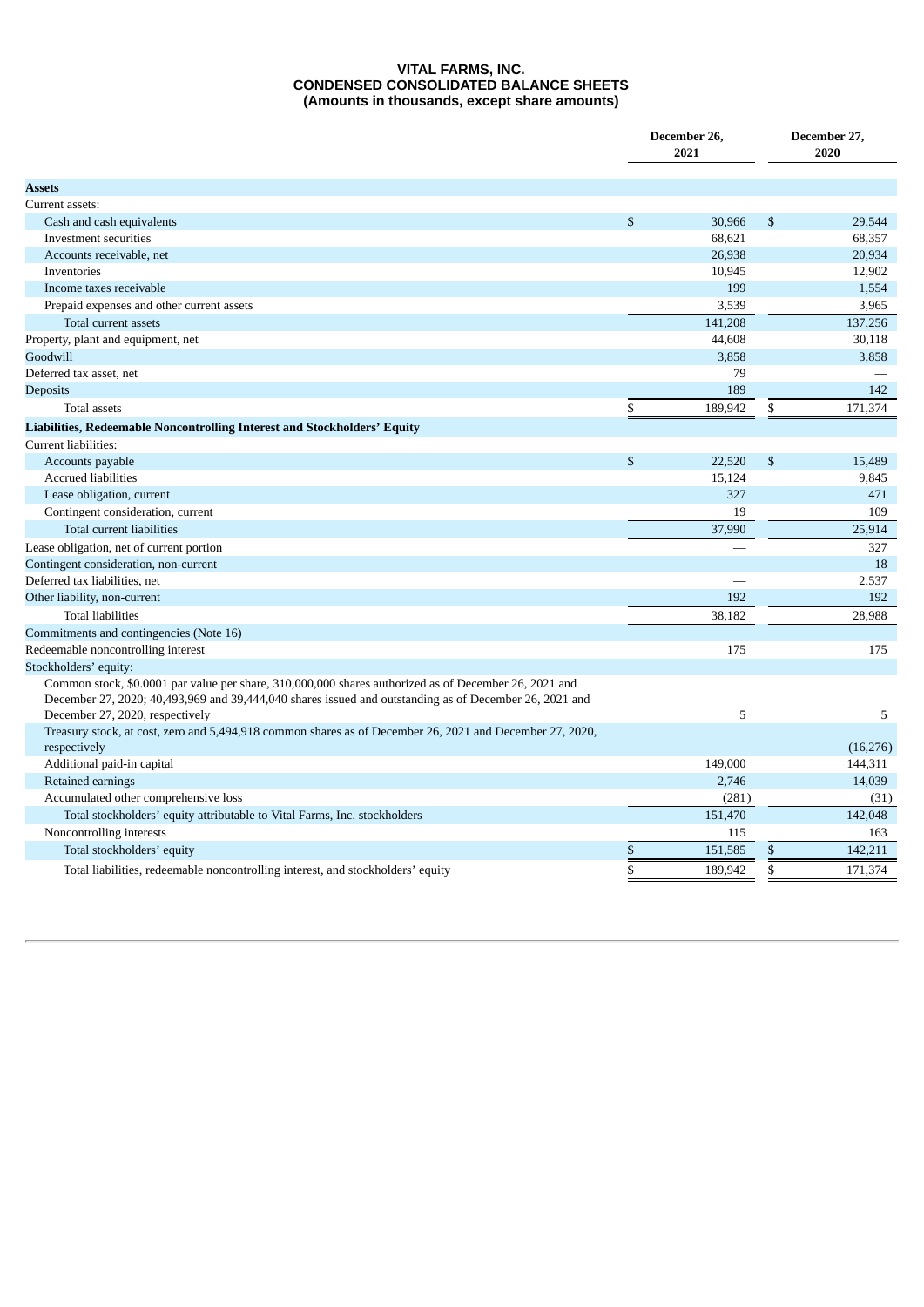#### **VITAL FARMS, INC. CONDENSED CONSOLIDATED STATEMENT OF CASH FLOWS (Amounts in thousands)**

|                                                                                                          | <b>Fiscal Year Ended</b> |                      |  |
|----------------------------------------------------------------------------------------------------------|--------------------------|----------------------|--|
|                                                                                                          | December 26,<br>2021     | December 27,<br>2020 |  |
| Cash flows provided by operating activities:                                                             |                          |                      |  |
| Net income                                                                                               | \$<br>2.382<br>\$        | 8.884                |  |
| Adjustments to reconcile net income to net cash provided by operating activities:                        |                          |                      |  |
| Depreciation and amortization                                                                            | 3,540                    | 2,550                |  |
| Amortization of debt issuance costs                                                                      |                          | 68                   |  |
| Bad debt expense (recovery)                                                                              | 73                       | (108)                |  |
| Inventory provisions                                                                                     | 224                      | 16                   |  |
| Change in fair value of contingent consideration                                                         | 44                       | (333)                |  |
| Stock-based compensation expense                                                                         | 4,440                    | 2,509                |  |
| Loss on write-off of construction in progress                                                            | 173                      | 259                  |  |
| Deferred taxes                                                                                           | (2,536)                  | 1,782                |  |
| Non-cash interest income                                                                                 | (229)                    | (33)                 |  |
| Changes in operating assets and liabilities:                                                             |                          |                      |  |
| Accounts receivable                                                                                      | (6,078)                  | (4,718)              |  |
| Inventories                                                                                              | 1,733                    | 29                   |  |
| Income taxes receivable                                                                                  | 1,354                    | 61                   |  |
| Prepaid expenses and other current assets                                                                | 426                      | (2,255)              |  |
| Deposits and other assets                                                                                | (46)                     | 11                   |  |
| Accounts payable                                                                                         | 6,796                    | 1,807                |  |
| Accrued liabilities and other liabilities                                                                | 4,029                    | 1,173                |  |
| Net cash provided by operating activities                                                                | 16,325<br>$\mathbb{S}$   | 11,702               |  |
| Cash flows used in investing activities:                                                                 |                          |                      |  |
| Purchases of property, plant and equipment                                                               | (16,711)                 | (10, 300)            |  |
| Purchases of available-for-sale debt securities                                                          | (52,017)                 | (68, 388)            |  |
| Sales, maturities, and call redemptions of available-for-sale debt securities                            | 51,645                   |                      |  |
| Proceeds from the sale of property, plant and equipment                                                  | -                        |                      |  |
| Repayment of notes receivable provided to related parties                                                |                          | 846                  |  |
| Net cash used in investing activities                                                                    | \$<br>(17,083)<br>\$     | (77.842)             |  |
| Cash flows provided by (used in) financing activities:                                                   |                          |                      |  |
| Proceeds from issuance of common stock pursuant to the initial public offering, net of<br>issuance costs |                          | 99.671               |  |
| Proceeds from borrowings under term loan                                                                 |                          | 5,000                |  |
| Proceeds from borrowings under equipment loan                                                            | -                        | 1,461                |  |
| Proceeds from Paycheck Protection Program loan                                                           |                          | 2,593                |  |
| Repayment of revolving line of credit                                                                    | -                        | (1, 325)             |  |
| Repayment of equipment loan                                                                              |                          | (2,015)              |  |
| Repayment of term loan                                                                                   | -                        | (8, 245)             |  |
| Repayment of Paycheck Protection Program loan                                                            |                          | (2,593)              |  |
| Repurchase of common stock                                                                               |                          |                      |  |
| Payment of contingent consideration                                                                      | (152)                    | (192)                |  |
| Principal payments under finance lease obligation                                                        | (471)                    | (449)                |  |
| Proceeds from exercise of stock options                                                                  | 2,803                    | 221                  |  |
| Proceeds from exercise of warrant                                                                        |                          | 283                  |  |
| Net cash provided by (used in) financing activities                                                      | \$<br>2,180<br>\$        | 94,410               |  |
| Net increase in cash and cash equivalents                                                                | \$<br>1.422<br>\$        | 28,270               |  |
| Cash and cash equivalents at beginning of the period                                                     | 29,544                   | 1,274                |  |
| Cash and cash equivalents at end of the period                                                           | \$<br>\$<br>30.966       | 29.544               |  |